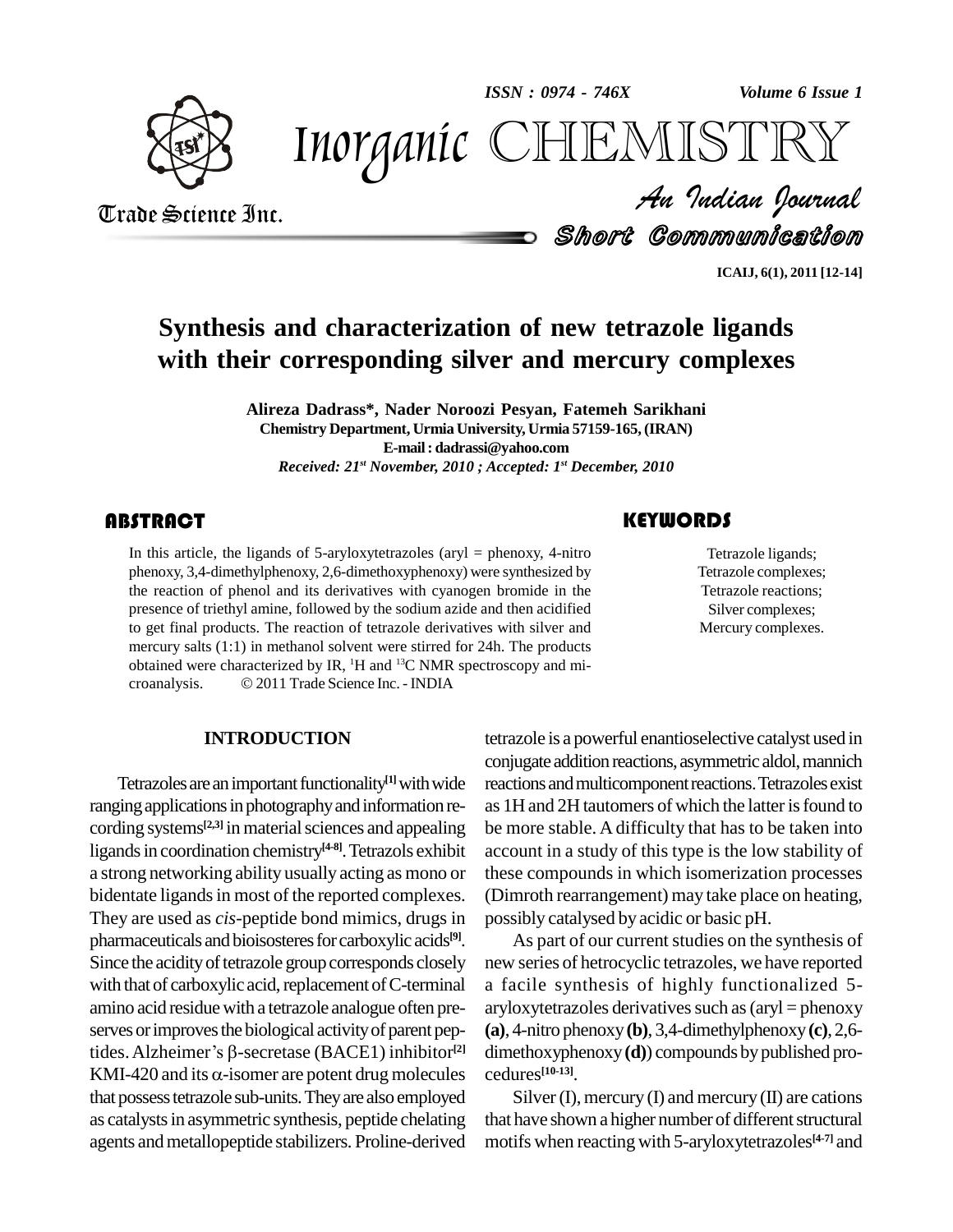## Short Communication





**Scheme 1**

this is why we have chosen them for their ease of reactivitywith tetrazoles.Adinuclear complexes probably have been obtained and their structures being described here. The reaction of 5- aryloxytetrazoles derivatives as suitable ligands with silver $(I)$ , mercury $(I)$  and mer- $\text{cury}$  (II) salts (1:1) in methanol solvent were stirred for 24h. The precipitate of products were separated and purified in chloroform and diethyl ether. The IR spectra of these ligands showed suitable bands at range of 2400- $3100 \text{ cm}^1$ , which confirms the presence of tetrazoles.  $\sigma$ r In the IR spectra of tetrazole complexes due to coordination via nitrogen atoms these bands were removed. Therefore in this respect we have synthesized five comlexes of 5- aryloxytetrazoles with silver (I) nitrate, spectra were obtained on solution in L<br>mercury (II) chloride, and mercury (I) nitrate. The ligand vents using TMS as internal standard. mercury (II) chloride, and mercury (I) nitrate. The ligand **(a)** and its complexes**(1a)**, **(5a)** with silver and mer cury salts were given in (Scheme 1).

### **RESULTSAND DISCUTION**

The  $v(CO)$  band which is sensitive to complexation occurs at range of  $2400-3100$  cm<sup>-1</sup> for the highly functionalized 5- aryloxytetrazoles derivatives as ligand  $\langle \text{aryl}=\text{phenoxy},4\text{-nitro phenoxy},3,4\text{-dinethylphenoxy},$ 2,6-dimethoxyphenoxy).The structures of compounds **(a)**,**(b)**,**(c)** and **(d)** were deduced frommelting points, IR spectral data, <sup>1</sup>H, <sup>13</sup>C NMR and elemental analyses<sup>[8-11]</sup>. The structures of metal complexes also were m.p. deduced from IR spectral data, <sup>1</sup>H, <sup>13</sup>C NMR and elemental analyses The IR spectra of tetrazole- complexes of **(1a)**, **(2b)**, **(3c)**, **(4d)** and **(5a)** show that due to coordination of tetrazoles as ligand via nitrogen atoms these bands of tetrazoles were removed.  $H$  and  ${}^{13}C$ NMR spectroscopy of these complexes did not show much chemical shifts, may be due to remoteness of protons and carbons of 5- aryloxytetrazoles in complexes<sup>[14-18]</sup>. <sup>1</sup>

### **EXPERIMENTAL**

Starting materials and solvents were obtained from Merck and Aldrich and used without further purification. Melting points were measured on a SMPI apparatus. Elemental analysis for  $C$ ,  $H$  and  $N$  were performed using a PE 2400 series II analyzer. IR and NMR spectra were determined in the region 4000- 400 cm-1 on a NEXUS 670 spectrometer by preparing KBr pellets. The <sup>1</sup>H and <sup>13</sup>C NMR spectra were recorded on Bruker 300 FT-NMR at 300 and 75 MHz, respectively (Urmia University, Urmia, Iran). <sup>1</sup>H and <sup>13</sup>C NMR spectra were obtained on solution in DMSO- $d_6$  as sol-

### **Synthesis of metal complexes of 5- aryloxytetra zoles derivatives**

### **Typical synthetic procedure of 5-(phenoxy)1***H***tetrazole silver(I) nitrate(1a)**

154.8, 130.5, 125.80, 119.2<br> *I* for C<sub>14</sub>H<sub>10</sub>Ag<sub>2</sub>N<sub>10</sub>O<sub>8</sub> (659.88):<br> *i*, 21.16. Found: C, 28.07; H,<br>
9%.<br> *Inorganic* CHEMISTRY *An*<sup>13</sup>C d<sub>6</sub>, 25<sup>o</sup>C)  $\delta_c$ : 166.9, 154.8, 130.5, 125.80, 119.2 To a magnetically stirred solution of 5- (phenoxy)1H- tetrazole (2.43g, 15 mmol) in pure methanol (20 ml) silver (I) nitrate (2.54, 15 mmol) was added. The mixture of reaction was refluxed for about 24 h. The white precipitate of the silver com plex after filtration was obtained. The final product<br>was washed with diethyl ether. Yield: 2.131g, 83%,<br>m.p. 180.0-182.0°C. IR (KBr) ( $v_{max}$  cm<sup>-1</sup>): was washed with diethyl ether. Yield: 2.131g, 83%, 3421.61(s), 1591.73 (m), 1472.51(s), 1384.40 (m),  $1224.42$  (m),  $1164$  (w),  $491.13$  (w). <sup>1</sup>H NMR (300) 3421.61(s), 1591.73 (m), 1472.51(s), 1384.40 (m),<br>1224.42 (m), 1164 (w), 491.13 (w). <sup>1</sup>H NMR (300<br>MH<sub>z</sub>, DMSO-d<sub>6</sub>, 25°C)  $\delta_{H}$ : 7.41-7.47 (m, 2H),<br>7.23-7.29 (m, 2H). <sup>13</sup>C NMR (300 MH<sub>z</sub> DMSO-d<sub>6</sub>, 25°C)  $\delta_{c}$ : 166.9 7.23-7.29 (m, 2H). <sup>13</sup><sup>C</sup> NMR (300 MH<sup>Z</sup> DMSO- <sup>d</sup><sup>6</sup> (5C of ph). Anal.Calc. for  $C_{14}H_{10}Ag_2N_{10}O_8 (659.88)$ : C, 25.39; H, 1.51; N, 21.16. Found: C, 28.07; H, 1.60; 20.89; N, 20.89%.